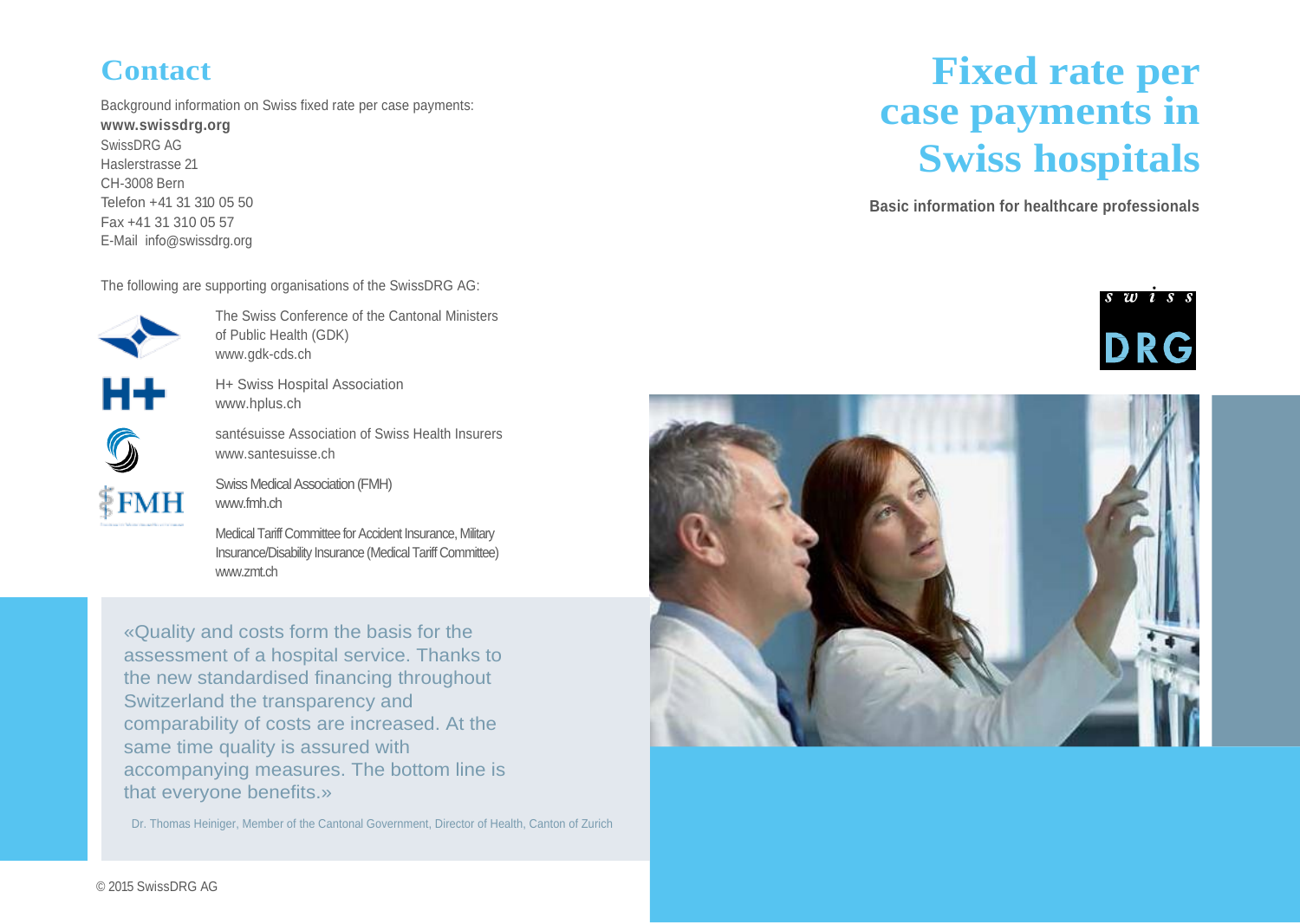# **What is the SwissDRG?**

The SwissDRG (Swiss Diagnosis Related Groups) is the national tariff system used to reimburse Swiss hospitals for inpatient acute hospital services, which according to the latest revision of the Swiss Federal Health Insurance Law (KVG) uniformly regulates the remuneration of inpatient hospital services under fixed rate per case payment schedules that apply throughout Switzerland. In the fixed rate per case system SwissDRG each hospitalization is assigned to a case group (pool) based on specific criteria yet similar for all individuals in the group, e.g. the primary diagnosis, secondary diagnoses, treatments, and degree of severity, the pool is then provided with a cost weight. The remuneration is calculated by multiplying the cost weight of the DRG with the base rate set by the cantons.

**The SwissDRG tariff system was introduced with effect on 1st January 2012.**

#### **Broad range of support**

The authority responsible for the creation and development as well as the adaptation and maintenance of the SwissDRG is the SwissDRG AG. It is tasked with implementing the legal mandate, which the Swiss parliament passed in December 2007. The non-profit public limited company was established on the 18th January 2008 and is a joint institution between the medical service providers, the insurers and the cantons. The broad range of support ensures that the demands and requirements of the new remuneration system are met. The SwissDRG AG and its partners provide joint support to enable continued development of the Swiss fixed rate per case system for the benefit of patients, payers of insurance premiums and taxpayers.

«In order to remain competitive hospitals must consistently provide their services at a high level of quality and at reasonable prices. Fixed rate per case payments create favourable conditions for this. More transparency and accurate costing encourages competition between hospitals and all patients benefit from this.»

Verena Nold Director of santésuisse – The Association of Swiss Health Insurers

## **Critical points and facts**

#### **1. The autonomy of physicians is limited with a fixed rate per case payments**

Fixed rate per case payments serve as the basis for the reimbursement of categorized healthcare services. The fixed rate per case payments do not have a direct influence on the medical treatment selected by physicians. Hence the physicians' choice of medical treatment is maintained. The tense relationship between medical and economic logic in the hospital is neither increased nor resolved by fixed rate per case payments.

#### **2. Fixed rate per case payments do not improve the quality of inpatient hospital treatment and care**

The quality of treatment and care is monitored independently and inter alia on the basis of the classification of patients and services implemented according to the SwissDRG. The tariffs are designed so as to ensure the level of quality attained to date is maintained and can also be improved through opportunities of comparison.

#### **3. Fixed rate per case payments are an invitation to perform operations that are not medically justified and pose a threat to the (integrated) treatment of patients**

The choice of medical treatment is made independently of the subsequent charge for the individuals' hospital stay. Only on completion of the treatment is pricing, in accordance with the SwissDRG applied. It is thus guaranteed that during treatment all necessary measures are taken are according to medical considerations, irrespective of subsequent payment – even in the event of unexpected complications or adverse events.

#### **4. Due to profit considerations, the per case fixed rate reimbursements lead to patients being discharged prematurely**

In the structure and calculation of the per-case fixed rate payment of each treatment, the necessary services of and the number of hospitalization days needed in a particular medical intervention are precisely determined and accounted for. Hospitals have a great deal of interest in ensuring that patients are not discharged too early because if within a certain time frame a patient is re-hospitalised a deduction in the initially set per-case fixed rate payment is incurred.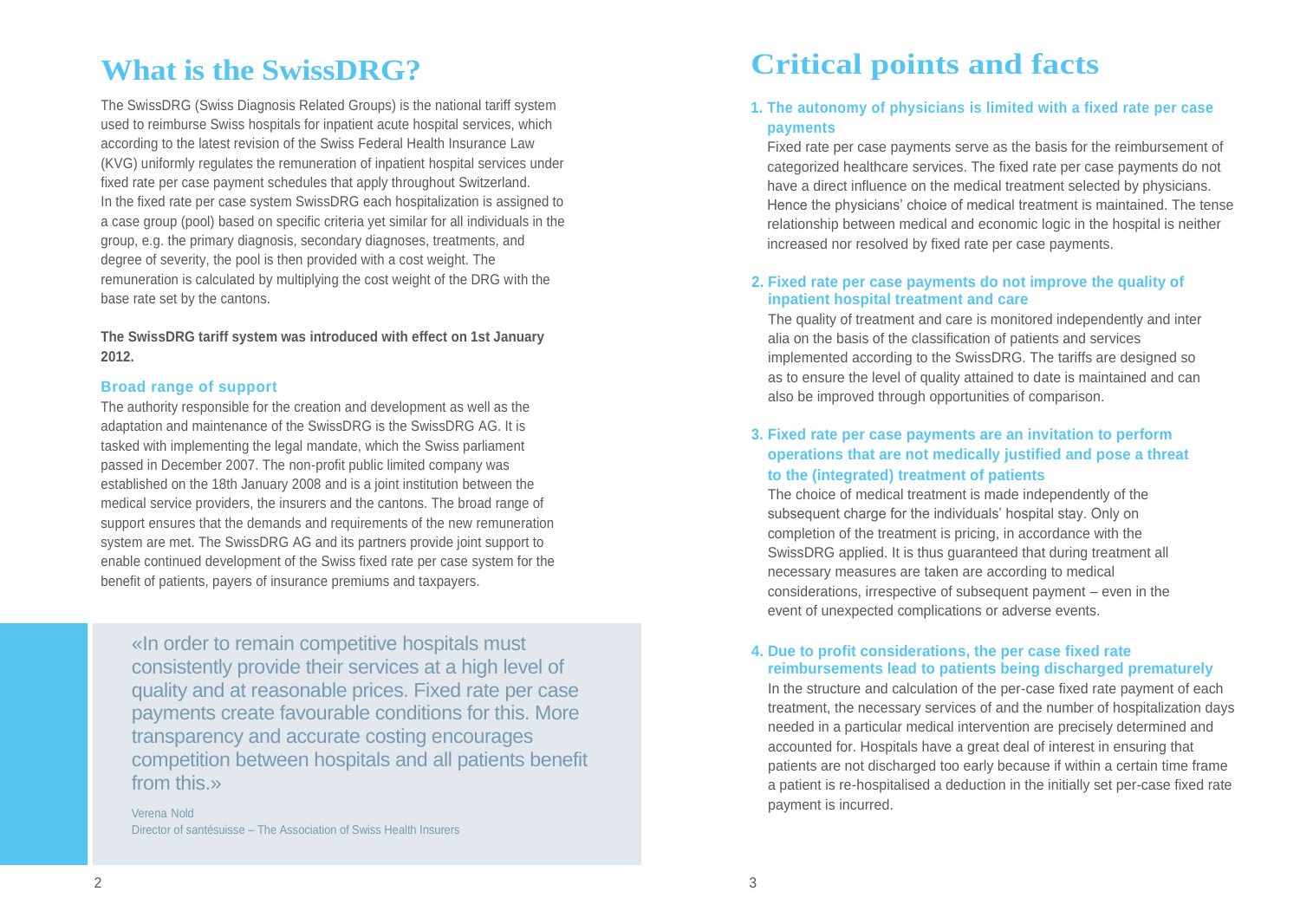#### **Improvements thanks to the SwissDRG per-case fixed rate payments**

- **•** With fixed rate per case payments the costs for medical services in hospitals become comparable and transparent
- **•** Performance-related remuneration is made possible.
- **•** Fixed rate per case payments contribute to an economically viable healthcare system in Switzerland.
- **•** Fixed rate per case payments help hospitals to utilise existing saving potentials and optimise processes. With the increasingly limited financial (?) resources for public services and an aging population it is necessary to treat patients as efficiently as possible and safeguarding a high level of quality. The savings could be made available for particularly costly treatments for example
- **•** Fixed rate per case payments boost a process-oriented thinking within the hospital and between different service providers. They thus increase co-operation between the specialized disciplines and institutions.
- **•** Fixed rate per case payments simplify intercantonal hospital planning.
- **•** Patients benefit in the long-term from a co-ordinated treatment process and the increasing quality-based competition between the service providers.

«Since the introduction of the fixed rate per case system SwissDRG the university hospitals are particularly exposed financially. We therefore support a tariff structure and tariffs, which adequately reflect and reimburse the services of Swiss hospitals whilst maintaining the highest quality of medical and nursing care.»

Dr. Werner Kübler, Vice President of H+ The Swiss Hospital Association and Member of the Board of Directors of SwissDRG AG; Director of the University Hospital of Basel

### **How does the SwissDRG system work?**

Hospital cases are allocated to a case group/ pool on the basis of certain medical criteria, e.g. primary and secondary diagnoses, the birth weight in case of new-borns, treatments and administrative data, such as age, sex, type of hospital discharge, and other factors. Each hospitalisation is assigned to a specific DRG using a grouping software (called Grouper). The level of the cost weights of every SwissDRG - per-case fixed rate is recalculated yearly on the basis of the actually incurred costs and is published in the percase fixed rate catalogue (in German, Fallpauschalenkatalog).



- **ICD-10:** International Classification of Diseases, 10th revision. It is used for the coding of diagnoses of medical treatment.
- **CHOP:** Swiss Classification of Surgical Interventions. It is used for the coding of operations and treatments.

The Definitions manual records how the grouper software determines the DRG assignation and provides detailed information on the classification of the individual case groups. This manual and the full fixed rate per case catalogue are found at www.swissdrg.org.

The SwissDRG system is continuously undergoing development, taking into account the medico-technical advances and the expertise of healthcare professionals, thus ensuring that the changing reality of care provision is represented in system.